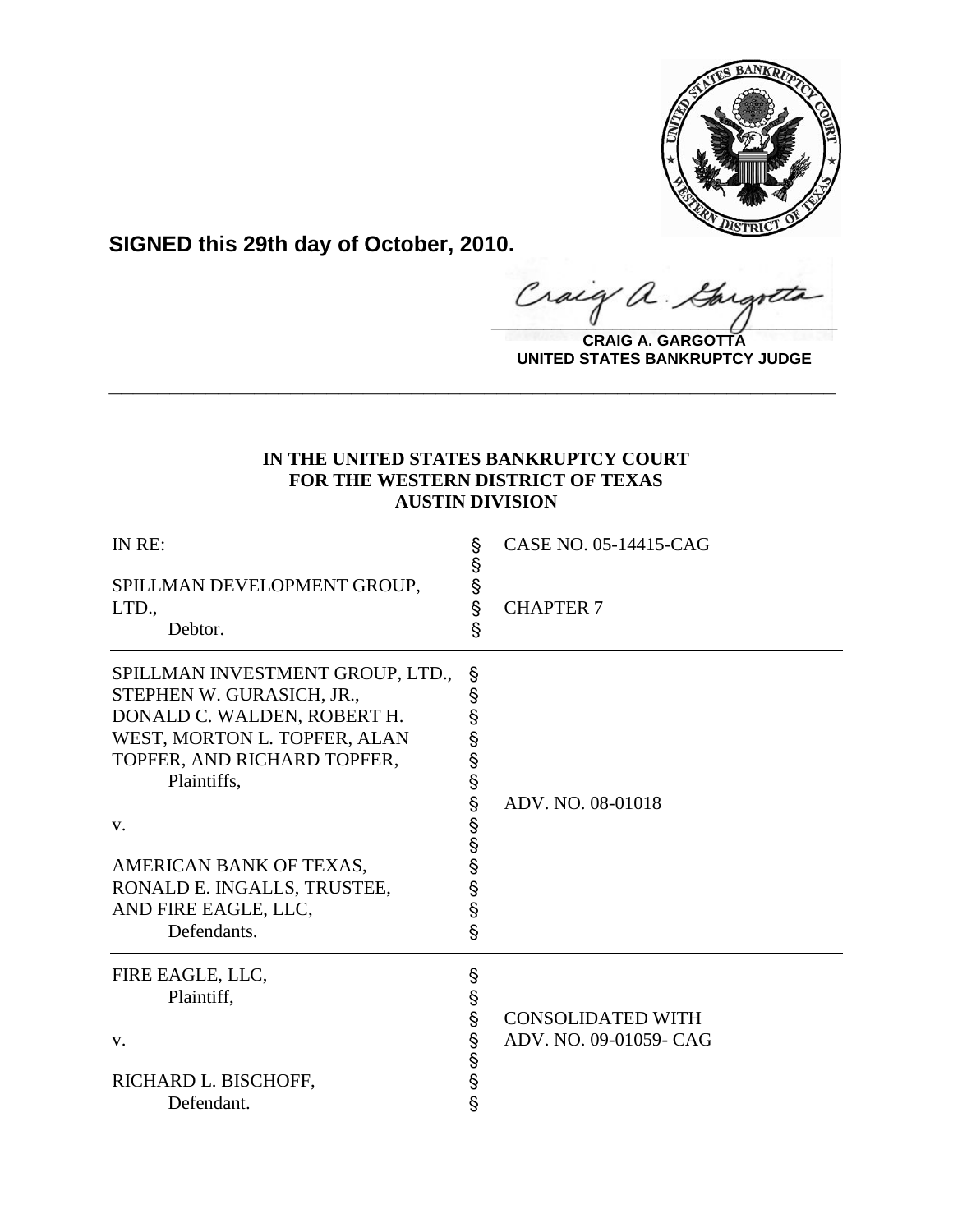# **ORDER DENYING FIRE EAGLE'S MOTION FOR STAY PENDING APPEAL**

Before the Court is Fire Eagle"s Motion for Stay Pending Appeal (docket #337). On June 15, 2010, Plaintiff Spillman Investment Group, Ltd. ("SIG") filed its Second Motion to Direct ABT to Disburse Funds (docket #286). On August 12, 2010, this Court entered an Order Granting SIG"s Second Motion to Direct ABT to Disburse Funds (docket # 324) which directed American Bank of Texas ("ABT") to disburse the balance of the certificate of deposit discussed below. Fire Eagle's Motion for Stay Pending Appeal seeks to stay enforcement of this judgment during the pendency of the various appeals.

# **BACKGROUND**

The background of this case is well established, but a brief summary of the facts to date is necessary. ABT loaned Spillman Development Group ("SDG"), the Debtor in the main bankruptcy case (case number 05-14415), \$7,200,000 and later \$900,000, secured by virtually all the assets owned by SDG. Fire Eagle loaned \$4,100,000 to the Debtor secured by a second and inferior lien on virtually all of SDG"s assets. On the petition date, August 8, 2005, SIG owned a certificate of deposit in the amount of \$1,200,000 that was pledged against the first lien indebtedness of ABT (the "CD"). On October 6, 2006, Fire Eagle purchased the first lien indebtedness and all its collateral position from ABT. ABT and Fire Eagle agreed that the outstanding indebtedness on the first note held by ABT as of September 26, 2006 was \$8,174,585.70, and that the outstanding indebtedness on the second note (as of September 26, 2006) was \$949,032.05. Fire Eagle paid those sums to ABT, plus accrued interest on the first note of \$1,896.70 per day, and on the second note of \$225.50 per day, as of the date of purchase. The Court therefore knows for certain that Fire Eagle paid ABT \$9,123,618.60, plus accrued interest and attorney fees from September 26, 2006 until the date of closing.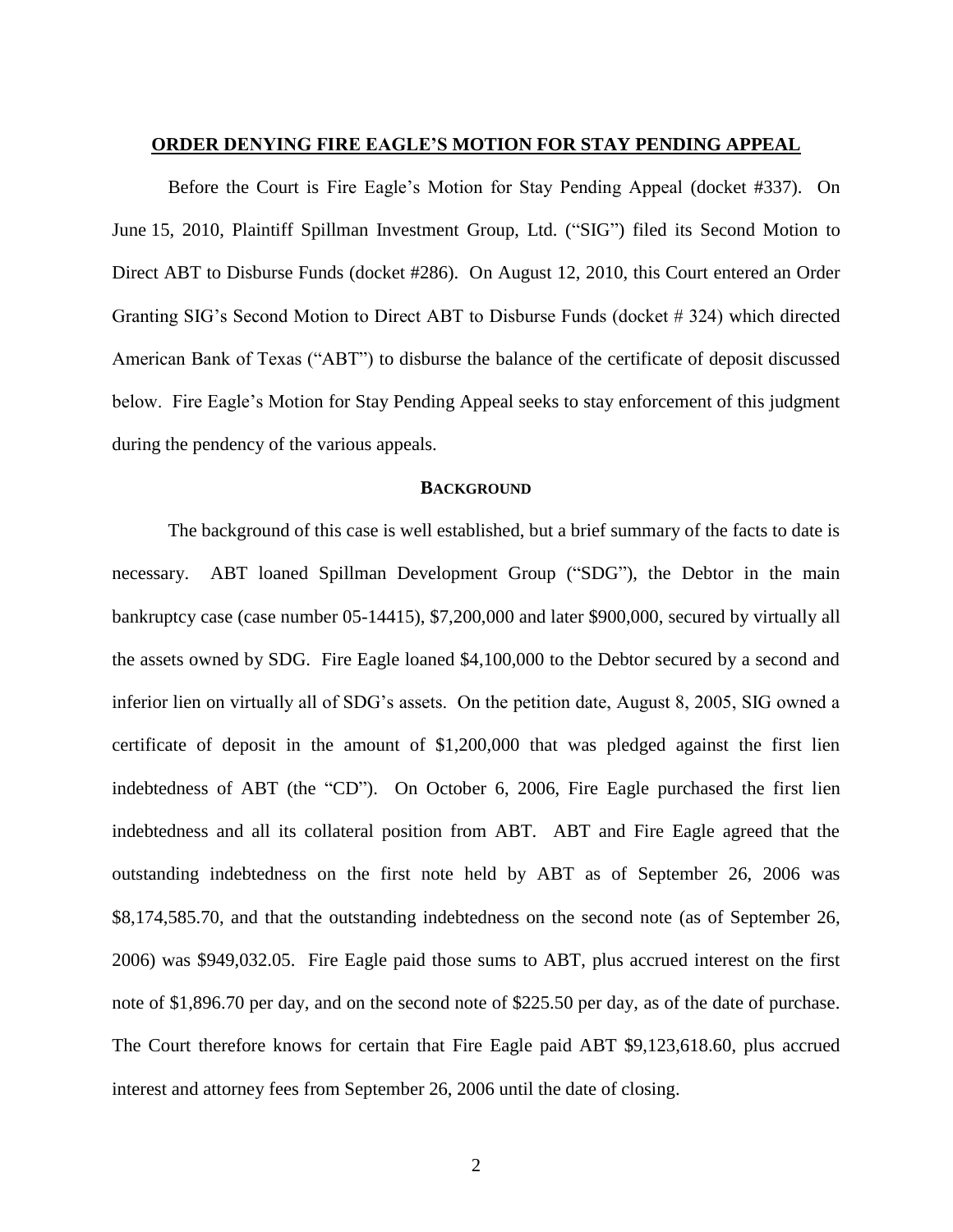On November 30, 2006, the Court held the sale in open court. At the hearing, the Court accepted a credit bid of \$9,300,000 by Fire Eagle. The immediately preceding bid was a bid by an entity that had been formed by certain of the insiders of the Debtor, who are some of the guarantors of the first lien indebtedness to ABT then held by Fire Eagle (as a result of Fire Eagle purchasing the indebtedness). That bid was for cash and in the amount of \$9,200,000. Accordingly, as this Court has said several times, it is an indisputable fact that had Fire Eagle not bid \$9,300,000 as a credit bid against their secured indebtedness, it would have received cash in the amount of \$9,200,000, which it would have had to apply first to the first lien indebtedness it had purchased from ABT, and then against its second lien indebtedness to the extent of any excess proceeds. In addition, in October 2006, after it had purchased the first lien indebtedness of ABT, and pursuant to an Order previously entered authorizing payment to ABT of cash collateral in the amount of \$500,000, Fire Eagle received a payment from the Debtor of \$500,000 in cash collateral that could only have been applied against the first lien indebtedness Fire Eagle had purchased from ABT. This is because the money was paid pursuant to a prior Order of this Court that required such payment to be applied against the principal of the first lien indebtedness Fire Eagle then held. Even though the payment was made after Fire Eagle bought the first lien debt from ABT, the money nevertheless was required to be applied in accordance with the Court Order authorizing its payment.

Therefore, it is without genuine dispute that Fire Eagle purchased the first lien indebtedness from ABT effective October 6, 2006, for the amount of \$9,123,618.60, plus accrued interest and attorney fees thereon from September 26, 2006 to date of purchase. There is no dispute that interest continued to accrue on the first lien indebtedness until the auction sale in open Court on November 30, 2006, and that the per diem for the accrual of such interest totaled a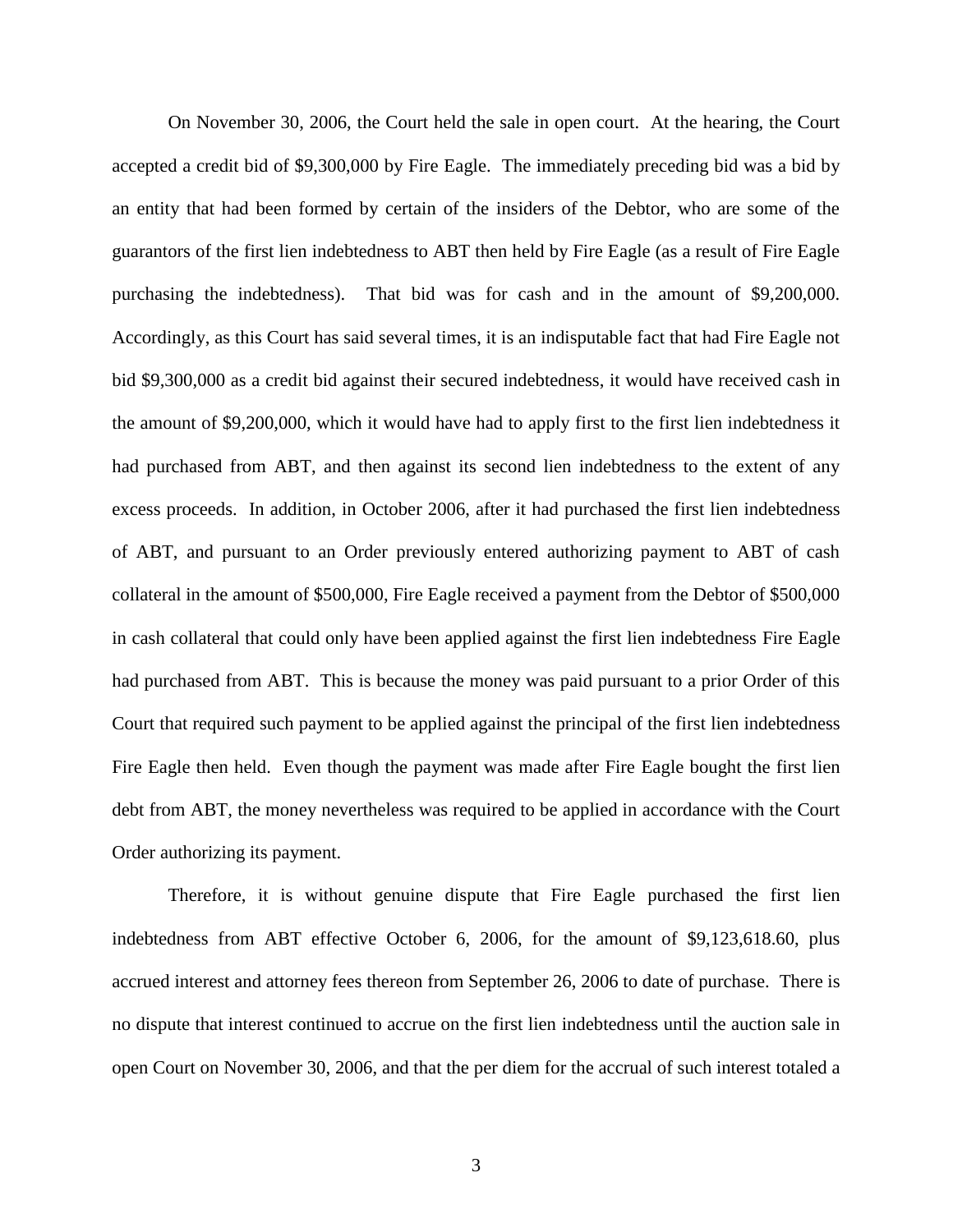minimum of \$2,122.20 per day (estimate 60 days to November 30,  $2006 = $127,332.00$ ). This sum, plus the amount of the debt as of November 30, 2006, results in a total of \$9,250,950.60. Additional attorneys" fees must be added to that sum (such amount is currently unknown). There is also no dispute that Fire Eagle received \$500,000 in cash collateral, which according to thenexisting Court orders, had to be applied against the first lien indebtedness it had purchased.

Therefore, as of November 30, 2006, Fire Eagle was required to credit the Senior Loan with a total of \$9,800,000 (\$500,000 cash collateral payment plus \$9,300,000 credit bid), with the overage of approximately \$500,000 applied toward its second lien debt.

On virtually the same facts, this Court entered its Amended Final Order determining that Fire Eagle had no deficiency claim against this estate under the first lien indebtedness it had obtained from ABT (docket #469 in case 05-14415). That Order made the determination that the debt represented by the First Lien Debt had been fully extinguished as to the Debtor's estate by virtue of Fire Eagle"s credit bid. These facts were also the basis to find that all guarantees and the CD at issue which secured the first lien indebtedness, were released (*see* docket # 113, 279 and 280).

#### **ISSUE**

The issue now before the Court is whether to grant Fire Eagle"s Motion for Stay Pending Appeal (docket # 337). Both sides submitted briefs in support of their position and a hearing was held on October 21, 2010.

#### **LEGAL ANALYSIS**

The Fifth Circuit has articulated a four prong test for determining whether a court should grant a stay pending appeal. *See Arnold v. Garlock*, 278 F.3d 426, 438-39 (5th Cir. 2001); *In re First South Sav. Ass'n*, 820 F.2d 700, 709 (5th Cir. 1987). The factors are: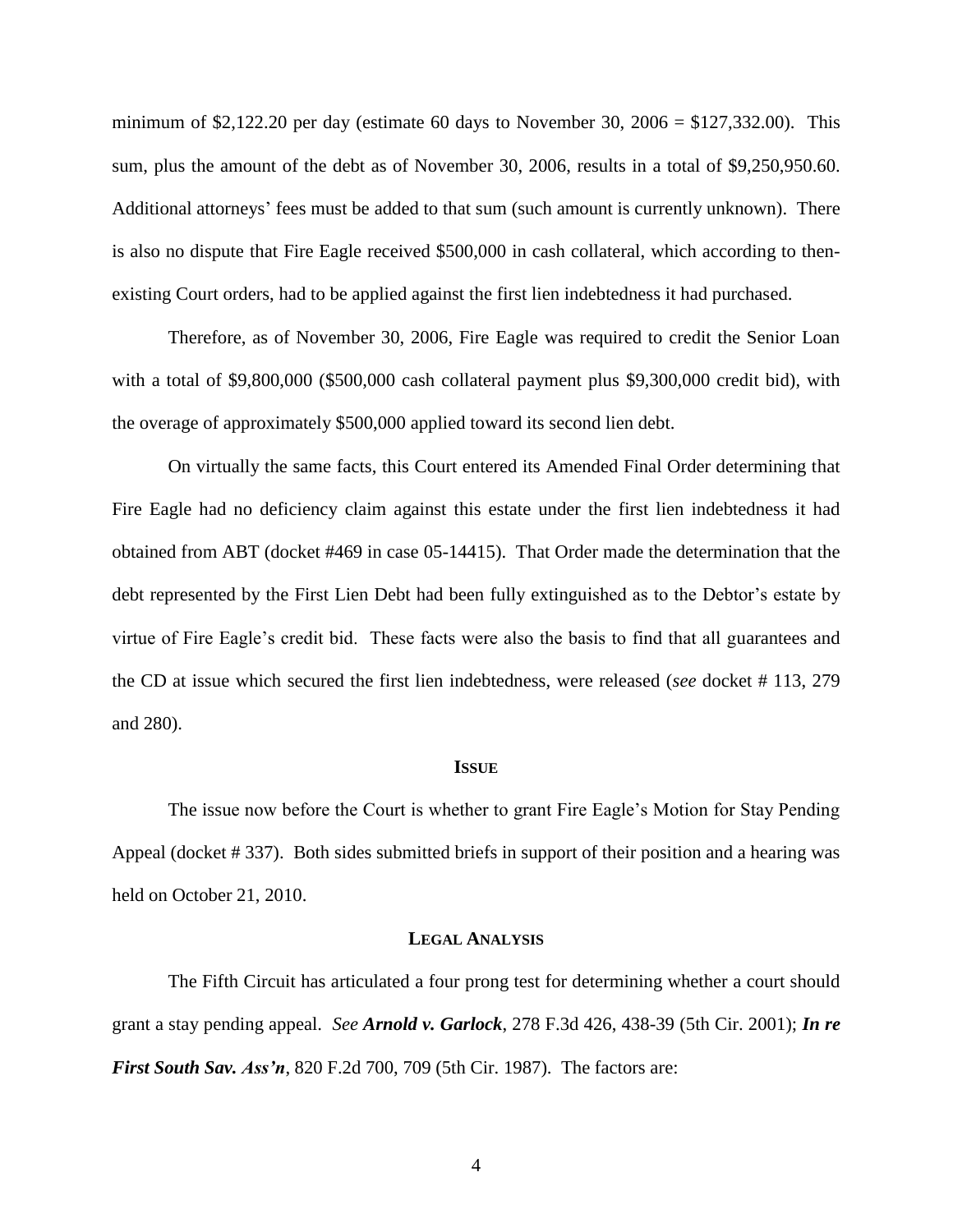- 1. Whether the Movant has made a showing of likelihood of success on the merits;
- 2. Whether the Movant has made a showing of irreparable injury if the stay is not granted;
- 3. Whether the granting of the stay would substantially harm other parties; and
- 4. Whether the granting of the stay would serve the public interest.

*Id.* The party seeking the stay bears the burden of establishing each of these factors. *Ruiz v. Estelle*, 666 F.2d 854, 856 (5th Cir. 1982) (internal citations omitted). The Court will discuss each of these factors.

### 1. Factor One – Likelihood of Success

In arguing the first factor, both sides discuss the burden the movant must overcome: "The movant need not always show a "probability" of success on the merits; instead, the movant need only present a substantial case on the merits when a serious legal question is involved and show that the balance of the equities weighs heavily in favor of granting the stay." *Ruiz v. Estelle*, 650 F.2d 555, 565 (5th Cir. 1981). That case then goes on to discuss how the "balance of the equities" can play into the overall determination: "Of course, if the balance of the equities (i.e. consideration of the other three factors) is not heavily tilted in the movant"s favor, the movant must then make a more substantial showing of likelihood of success on the merits in order to obtain a stay pending appeal." *Id.* at 565-66. Because the burden on the movant can increase or decrease depending on the other three factors, this Court will return to the first factor after a discussion of the other three factors.

# 2. Factor Two – Irreparable Harm

Fire Eagle claims that it will suffer irreparable harm if the stay is not granted. Fire Eagle has argued, and continues to argue, that its credit bid for Debtor's assets in excess of the amount of the first lien somehow created a deficiency claim which is collateralized by the CD. The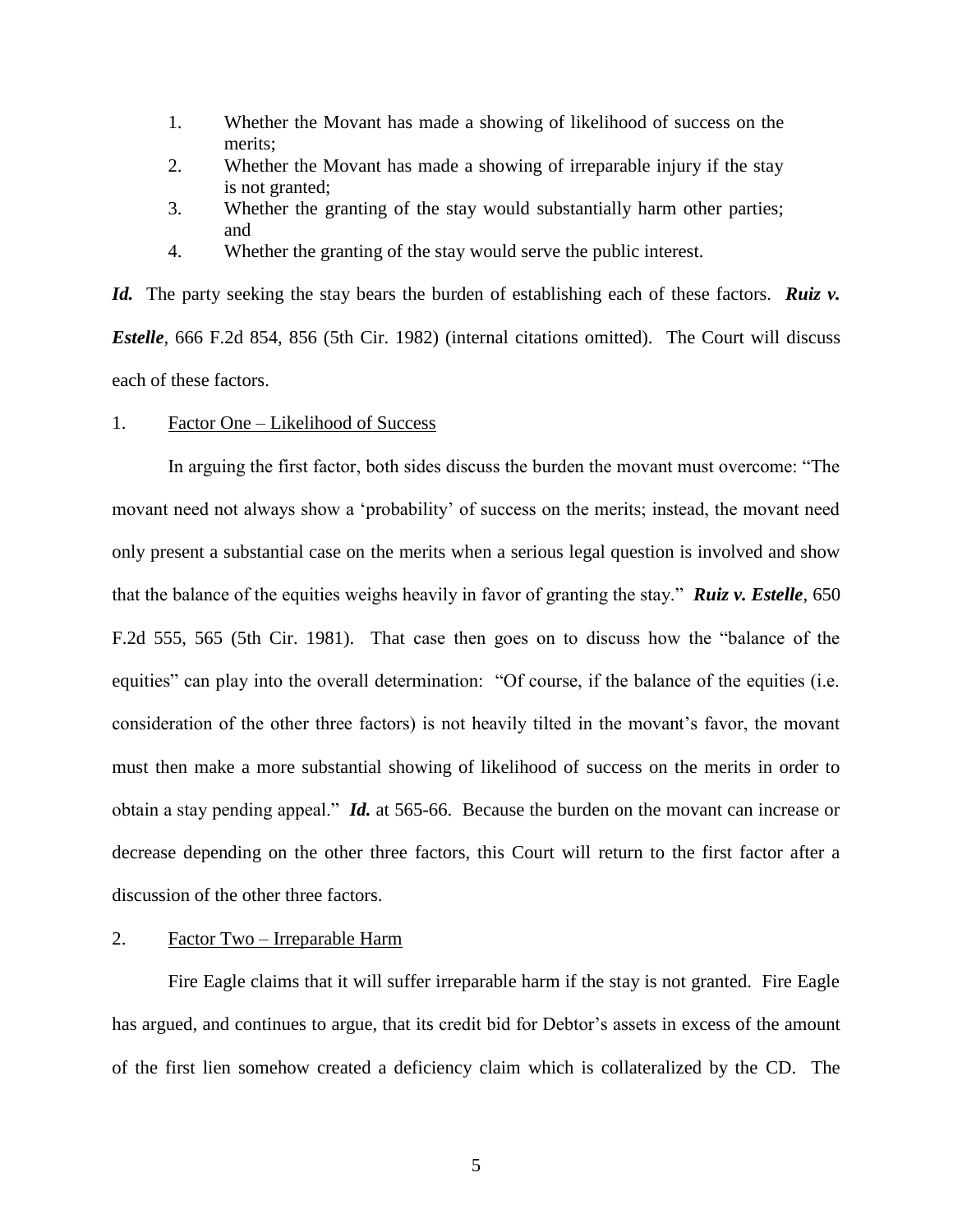Court's view on this deficiency claim was previously expressed in the Memorandum Opinion issued on January 29, 2009 (docket #113). The issue here is whether Fire Eagle will suffer irreparable harm if SIG is allowed to disburse the CD. Fire Eagle alleges that disbursement of the CD will leave Fire Eagle without its collateral while the existence of the guaranteed debt continues to be argued on appeal. Fire Eagle argues that "if this Stay Pending Appeal is not granted, and Fire Eagle ultimately wins on appeal, there will be the great hardship of trying to get back the CD which has been disbursed to the non-debtor third party SIG, which has an unknown financial status" (docket #337).

An injury is irreparable only if it cannot be undone through monetary remedies. *Spiegel v. City of Houston*, 636 F.2d 997, 1001 (5th Cir. 1981) (citing *Parks v. Dunlop*, 517 F.2d 785, 787 (5th Cir. 1975)). The collateral at issue is a certificate of deposit. A "certificate of deposit" is defined as "1. A banker's certificate acknowledging the receipt of money and promising to repay the depositor. 2. A bank document showing the existence of a time deposit, usu. one that pays interest." BLACK"S LAW DICTIONARY 256 (9th ed. 2009). A "time deposit" is defined as "[a] bank deposit that is to remain for a specified period or for which notice must be given to the bank before withdrawal." *Id.* at 504. In other words, a certificate of deposit is simply a document which shows the existence of a deposit of money in a bank. The collateral is neither rare nor unique. If the CD were disbursed and Fire Eagle were to win on appeal, Fire Eagle would not be damaged if the original CD was not returned to it. Fire Eagle would have a claim for the \$1.2 million represented by the CD. Fire Eagle argues that SIG is an entity with an unknown financial status. At hearing, evidence was presented under seal showing the financial status of SIG. The Court finds this evidence convincing, and determines that if Fire Eagle prevails, SIG will have sufficient assets to pay the amount of the CD to Fire Eagle.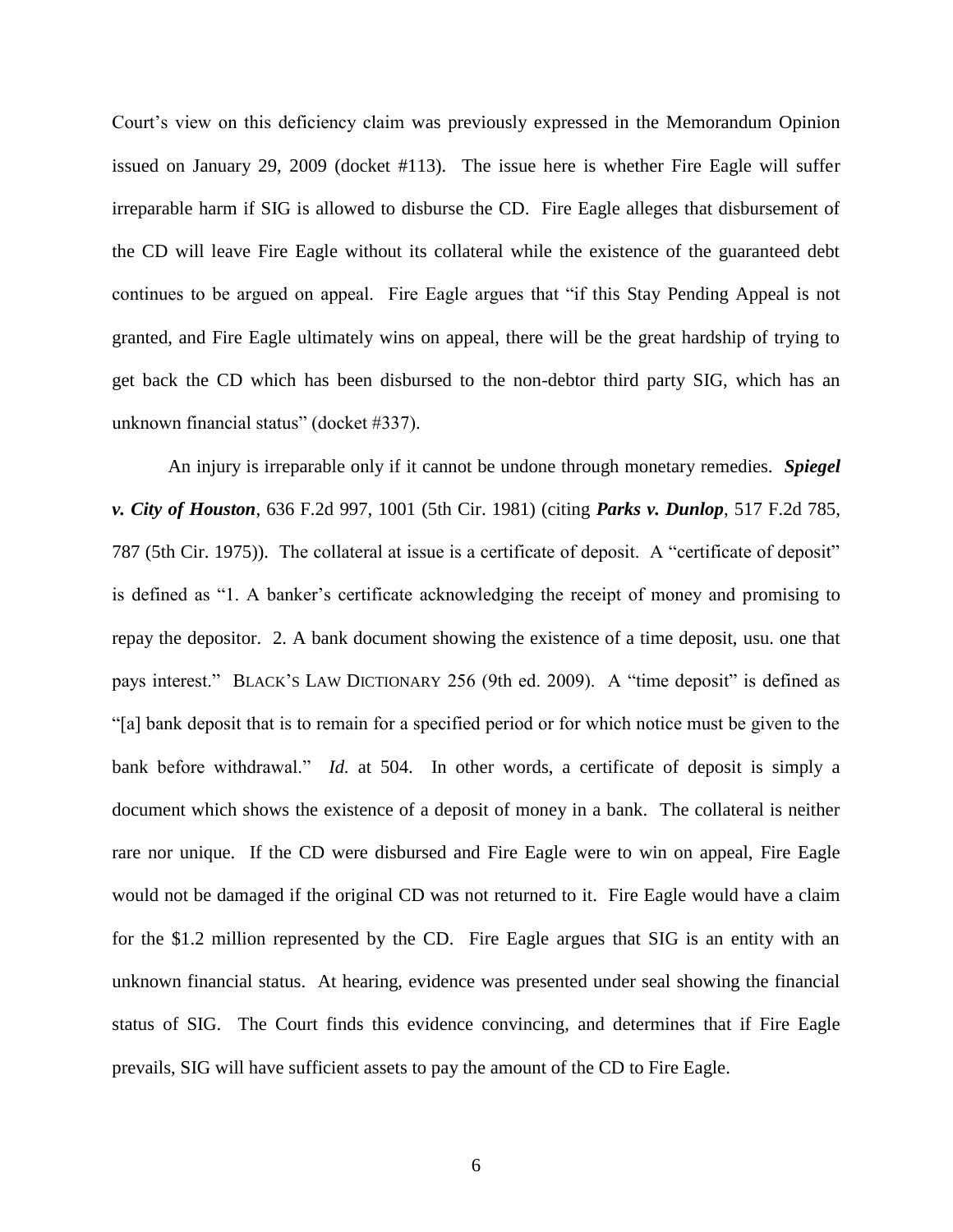For these reasons, this Court does not find that Fire Eagle has made a convincing showing that it would suffer irreparable harm without the imposition of the stay pending appeal.

# 3. Factor Three – Substantial Harm to Other Parties

Fire Eagle argues that SIG will not be substantially harmed if the stay is granted. Fire Eagle argues that the stay will merely preserve the status quo until the appeal is resolved and that this will not cause new or substantial harm to SIG.

SIG argues that it has been deprived of the use of the funds deposited in the CD for nearly four years, since the November 30, 2006 sale. SIG acknowledges it is earning interest on the CD, but say that rate is *de minimus* when compared with the rate of return they could be earning through other investments.

While the status quo may not cause *new* harm to SIG, the status quo does continue to cause substantial harm to SIG. SIG has been foreclosed from the use of \$1.2 million for nearly four years while this case is litigated. Based on this Court's understanding, the CD is currently earning interest at 3.25%. While arguably more than *de minimus* as the Plaintiffs claim, a stay pending appeal would continue to force SIG to use its capital in a way SIG does not believe is its highest and best use. Holders of cash should be allowed to use it as they see fit. It is a basic tenet of economics that a dollar today is worth more than a dollar tomorrow. In order to compensate a holder of money for giving up present consumption, banks and other savings institutions offer interest. While the CD at issue is interest bearing, SIG did not make the decision to leave the money in the account indefinitely and forego other opportunities while awaiting the result of the various appeals filed by Fire Eagle. This Court believes that to continue to tie this money up in the CD, forcing SIG to forego the use of these funds, does cause a substantial harm to SIG and Fire Eagle has not met its burden to prove otherwise.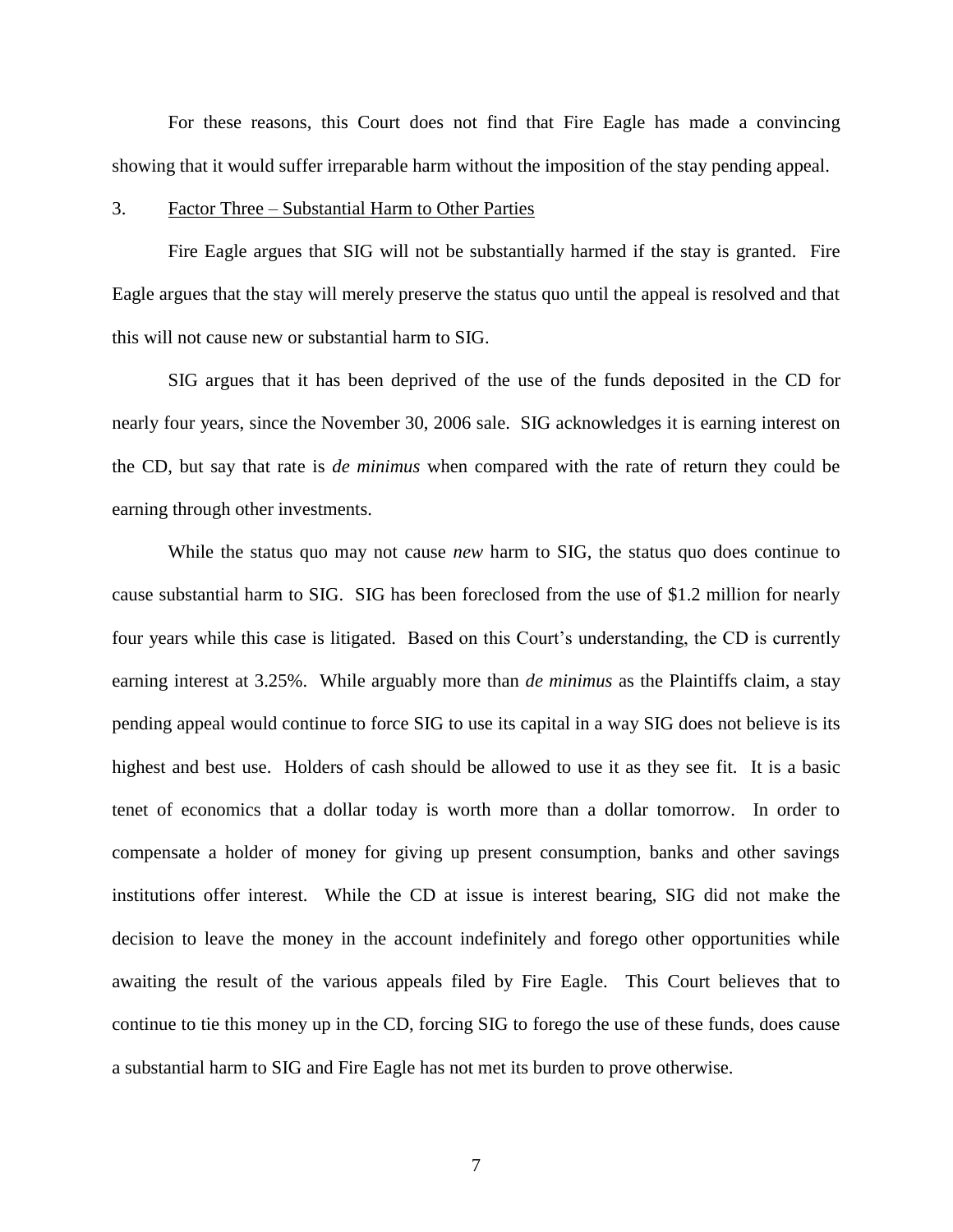# 4. Factor Four: Public Interest

Fire Eagle argues that the stay serves the public interest because "the public is best served when the principal concern focuses on an attempt to neither under nor overwhelm the administration of the bankruptcy case during the appellate process" (docket #337, *citing In re Gleasman*, 111 B.R. 595, 599 (Bankr. W.D.Tex. 1990)). The Court is not entirely sure what Fire Eagle is trying to assert by citing that case. The case states: "Bankruptcy Rule 8005 is by its design a flexible tool which permits a bankruptcy court to uniquely tailor relief to the circumstances of the case, so that the appellate process will neither undo nor overwhelm the administration of the bankruptcy case." *In re Gleasman*, 111 B.R. at 599. It appears that Fire Eagle is citing a case that actually undermines its position. One of the principal concerns of Fire Eagle's appeal is that its credit bid in excess of the first lien somehow resulted in a deficiency claim, and therefore the CD remains Fire Eagle"s collateral. To allow the stay would prevent SIG from exercising their rights to the CD, keeping these parties involved in the bankruptcy case, and would certainly undo the administration of this case.

Fire Eagle also argues that not granting the stay "will fail to serve the public interest by allowing a lender"s collateral to be disbursed while the debt is still in a state of uncertainty" (docket #337). Fire Eagle claims there has not been a final and non-appealable order to release the collateral. The state of the collateral is certain to all parties involved, except for Fire Eagle. There are orders regarding the state of the collateral (*see* docket #113). The only reason these are not final is due to Fire Eagle"s appeals.

Fire Eagle additionally argues that "the public interest is satisfied once Fire Eagle shows a substantial case with a serious legal question and a weight in favor of granting the stay" (docket #337). Fire Eagle cites several cases, including one only cited by name. That case is an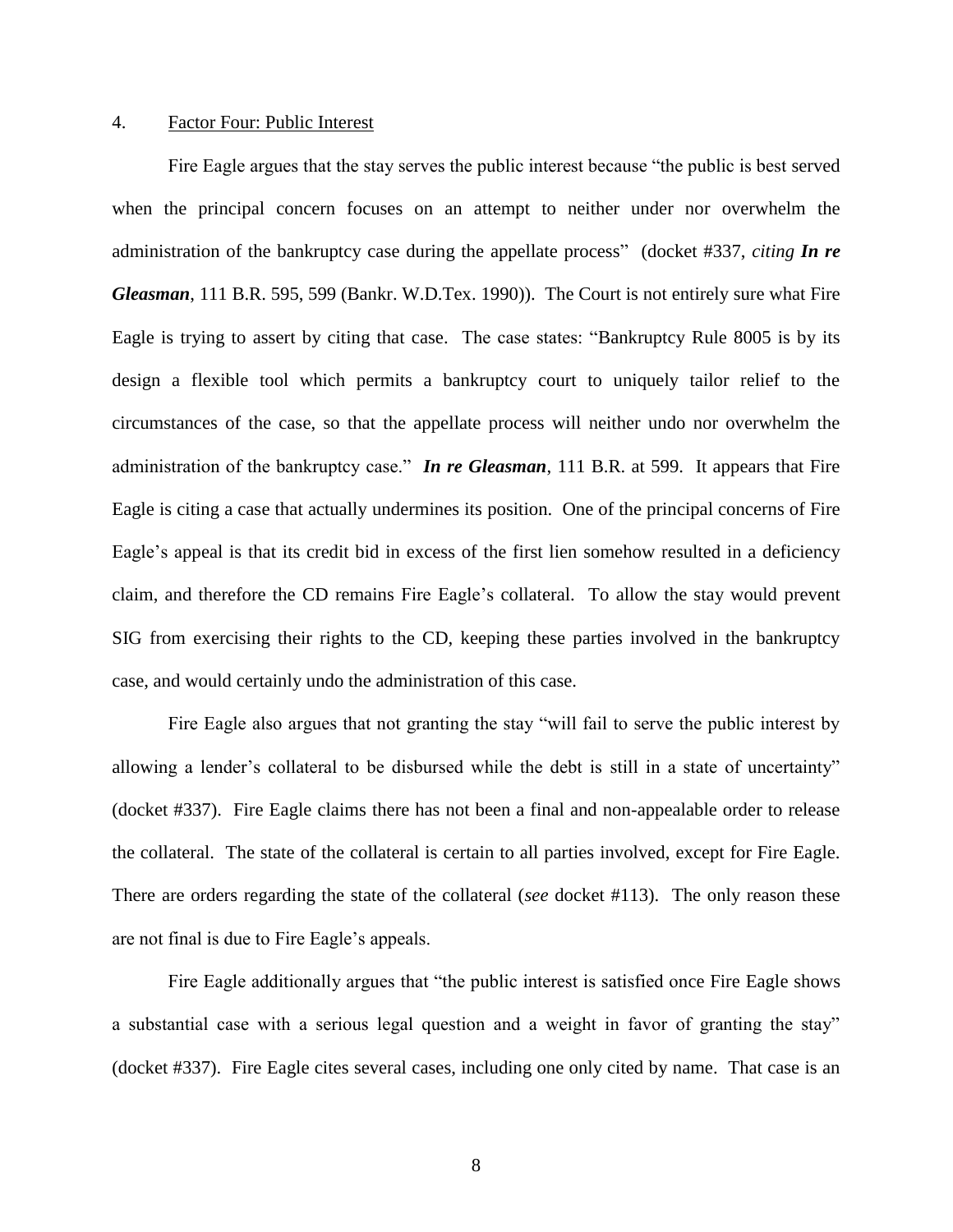unpublished case which states, after making a determination that one of the appellants" many appeals presents a potentially valid argument, that "[t]he public interest favors having legal matters decided on the merits." *Bossart v. Havis*, 2008 WL 656321 (S.D.Tex. March 6, 2008). The issues Fire Eagle presents on appeal have all been decided on the merits. If anything, Fire Eagle"s arguments for the stay pending appeal undermine its position on appeal, as several of its appeals seek to decide this matter on venue, jurisdiction, and procedural grounds. This Court's determination on Fire Eagle's likelihood of success on the merits will be addressed below; however, this Court does not find that Fire Eagle has met its burden in showing that the public interest would be served by granting the stay pending appeal.

As an aside, this Court believes that Fire Eagle"s appeal hurts the public interest. Fire Eagle credit bid its debt in order to acquire the Debtor's golf course. A credit bid has the same effect as a cash bid. *Lexington Coal Co., LLC v. Miller, Buckfire, Lewis Ying & Co., LLC (In re HNRC Dissolution Co.)*, 340 B.R. 818, 824-25 (Bankr.E.D.Ky.2006); see also *McClure v. Casa Claire Apartments, Ltd.*, 560 S.W.2d 457, 461 (Tex.Civ.App.-Beaumont 1977 no writ). Fire Eagle now claims that the golf course is worth substantially less than its bid, and therefore, Fire Eagle is entitled to a deficiency claim. To allow a buyer to later decide the assets purchased are not worth the price paid would not only undermine the bidding procedures common in bankruptcy, but would require a Court to hold that a buyer should be allowed to receive a portion of his money back if the property is later determined to be worth less than a buyer agreed to pay. Fire Eagle's position ultimately requires a court to determine that there should be no finality in contract purchase prices.

# 5. Balance of the Equities & Factor One: Likelihood of Success on the Merits

The issues to be presented on appeal are whether this Court erred in

9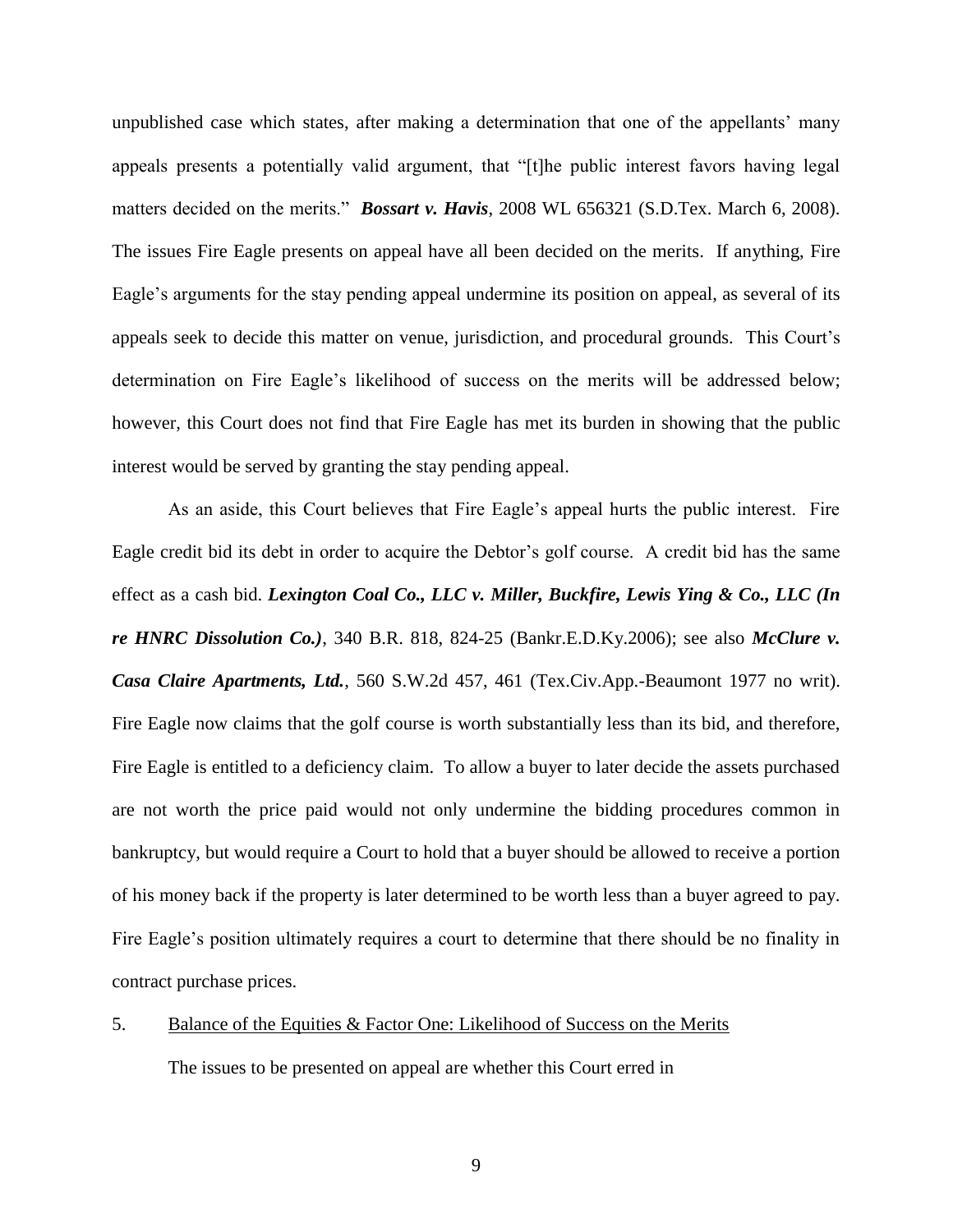1) denying Fire Eagle"s Motion to Dismiss the Adversary Proceeding for Lack of Subject Matter Jurisdiction, 2) denying Fire Eagle"s Motion to Dismiss the Adversary Proceeding for Improper Venue, 3) denying Fire Eagle"s Motion to Dismiss the Adversary Proceeding for Failure to State a Claim Upon Which Relief can be Granted, 4) denying Fire Eagle"s Motion for Summary Judgment in the Adversary Proceeding, 5) granting the Plaintiff"s Motion for Summary Judgment in the Adversary Proceeding, 6) failing to permit discovery sufficient to respond to Plaintiff"s Motion to Summary Judgment, 7) denying Fire Eagle"s Motion for Reconsideration of the denial of Fire Eagle"s Summary Judgment Motion and granting the Plaintiff"s Summary Judgment Motion, 8) denying Fire Eagle"s Motion to Compel, and 9) providing a third party release for non-debtors (docket #337).

As discussed above, "if the balance of the equities (i.e. consideration of the other three factors) is not heavily tilted in the movant's favor, the movant must then make a more substantial showing of likelihood of success on the merits in order to obtain a stay pending appeal." **Ruiz v.** *Estelle*, 650 F.2d at 565-66. From the above discussion, factors Two, Three, and Four are not "heavily tilted in the movant's favor," to say the least. While not fatal to the success of Fire Eagle's motion, its burden here will be higher than merely presenting a substantial case on the merits.

In arguing its position, Fire Eagle cites a case and appears to misstate the holding. Fire Eagle states that "[w]hen the issues on appeal are primarily regarding questions of law and its application, or when the law has not been definitively addressed by a higher court, the movant has an easier time satisfying these criteria" (docket #337, citing *In re Westwood Plaza Apartments*, 150 B.R. 163, 168 (Bankr.E.D. Tex. 1993)). Fire Eagle argues this case stands for the notion that "where the court stated that it did not believe that the movant would succeed on the merits, it nonetheless concluded that this element was satisfied because the issues on appeal were important questions of law as opposed to issues of fact." *Id.* The bankruptcy court's precise language in deciding to grant the stay in that case is: "The Fifth Circuit has yet to address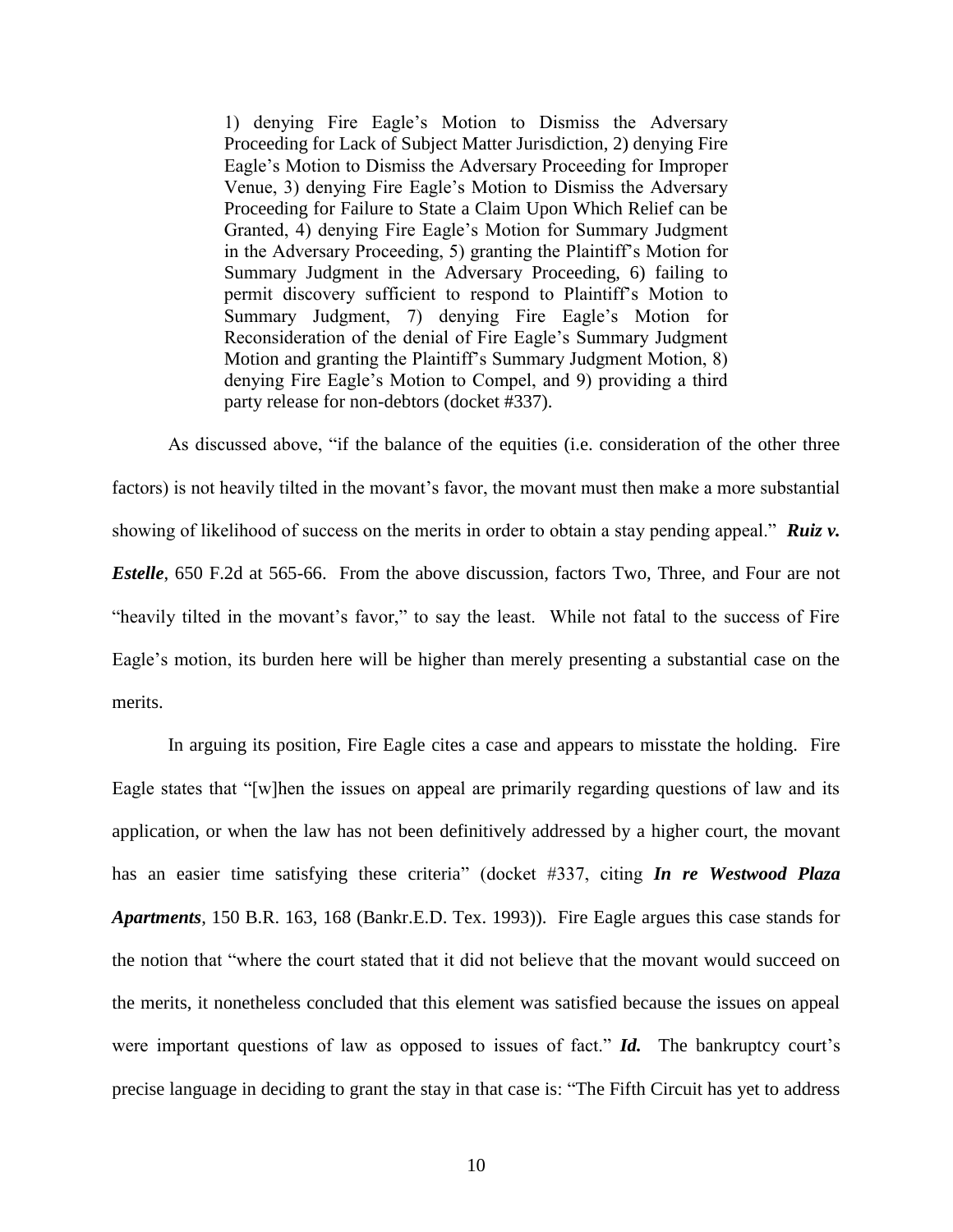this question and the circuits which have are split. Because of the importance of this question to the confirmation of the Plan, the balancing of the equities favor granting a stay." *In re Westwood Plaza Apartments*, 150 B.R. at 168. While it is correct for Fire Eagle to assert that the bankruptcy court in that case felt its initial decision was correct, yet still determined that a stay pending appeal was appropriate, the issue in *Westwood* was one involving a circuit split and no ruling by the Fifth Circuit. *Id.* That is not the case here. The facts of this case are undisputed. The law, despite Fire Eagle"s contentions, is also well settled. Therefore, it is unlikely, in this Court's opinion, that any of Fire Eagle"s appeals will be successful and that Fire Eagle has not met its heightened burden in light of the other factors.

# **CONCLUSION**

Fire Eagle is requesting that the Court stay the Order Granting Spillman Investment Group, Ltd."s Second Motion to Direct ABT to Disburse Funds (docket #286). Fire Eagle"s Motion for a Stay Pending Appeal should be denied. Fire Eagle has not satisfied its burden of establishing *any* of the four criteria required for the entry of a stay pending appeal.

Fire Eagle has not proven it will suffer irreparable harm. The collateral at issue is a certificate of deposit in a bank. If those funds are disbursed and Fire Eagle prevails on appeal, the Court is satisfied that SIG has sufficient funds to compensate Fire Eagle. Fire Eagle does not need that specific CD in order to be made whole.

Fire Eagle has not shown that other parties will not suffer substantial harm if the stay is granted. Fire Eagle seeks to continue to control money the Court has determined (on several occasions) belongs to SIG. While not a new harm, preventing SIG from exercising its rights to the CD for an undeterminable time does, in this Court"s view, present a substantial harm. At any rate, Fire Eagle has not met its burden.